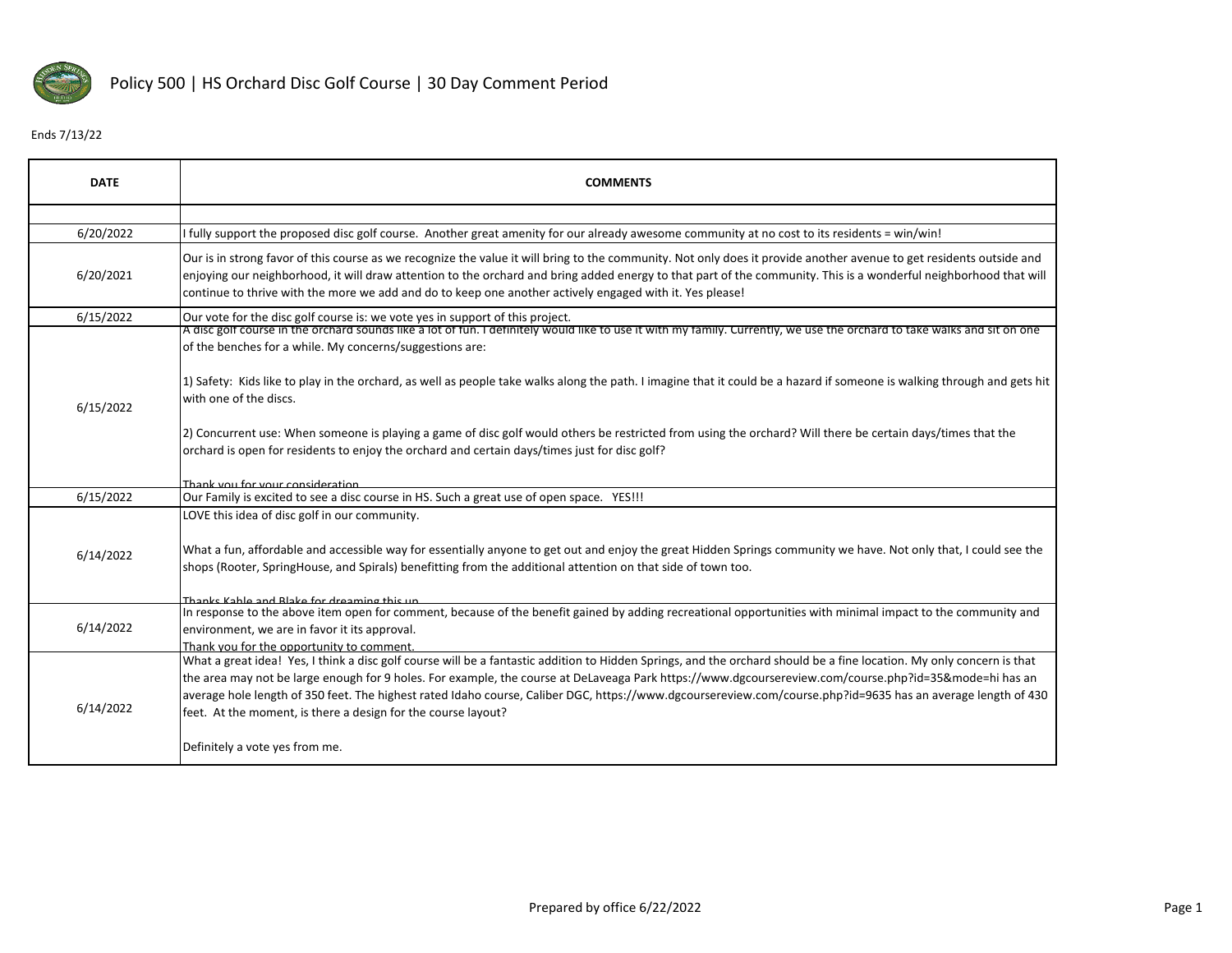| 6/14/2022 | 1.Do any of the parties who prepared the proposed installation live in homes located on North Town Ridge Road or North Lookout Circle near the proposed site?                                   |
|-----------|-------------------------------------------------------------------------------------------------------------------------------------------------------------------------------------------------|
|           | 2. What other sites in the Hidden Springs or Cartwright Ranch area have been considered for location of the proposed course?                                                                    |
|           | 3. What are the three nearest disc golf courses to Hidden Springs?                                                                                                                              |
|           | 4. Are any of three closest disc golf courses located in the vicinity of residential housing? If yes, what is the distance to the nearest housing?                                              |
|           | 5. Will the Open Space Community Committee responsible for the orchard make a formal recommendation regarding the proposed installation?                                                        |
|           | 6. Since the orchard is watered with reused wastewater from the treatment facility, how will the concerns regarding direct contact with irrigation water be                                     |
|           | addressed including watering schedules?                                                                                                                                                         |
|           | 7.As the trees in the orchard are struggling to survive (as previously stated by the Open Space Committee), how will they be protected from this increased                                      |
|           | recreational activity and probable repeated contact with personnel or errant discs?                                                                                                             |
|           | 8. The irrigation heads in the orchard propose a hazard that is partially mitigated by infrequent recreational activities in the orchard. How will irrigation heads be                          |
|           | protected to minimize damage and what measures will be taken to minimize possible personnel injury?                                                                                             |
|           | 9. How will grass cutting and other orchard maintenance schedules be addressed?                                                                                                                 |
|           | 10. What are the proposed Course Rules?                                                                                                                                                         |
|           | 11. Who will enforce the Course Rules and who will be responsible for addressing complaints?                                                                                                    |
|           | 12. How will access be controlled to the course to ensure only Hidden Springs residents and their guests will have access?                                                                      |
|           | 13. What will constitute the term Daylight Hours? (e.g. sunrise and sunset, 8 PM maximum stop time, etc.)                                                                                       |
|           | 14. Will participants be allowed to bring refreshments on the course?                                                                                                                           |
|           | 15. Will alcohol be allowed on the course?                                                                                                                                                      |
|           | 16. Are current trash bins located throughout the proposed course?                                                                                                                              |
|           | 17. Who will be responsible for trash removal?                                                                                                                                                  |
|           | 18. Will amplified music such as boom boxes or other music sources be allowed on the course?                                                                                                    |
|           | 19. Provide further discussion on how noise impact will be minimized.                                                                                                                           |
|           |                                                                                                                                                                                                 |
| 6/14/2022 | This sounds like a very good use of this space. We support it.                                                                                                                                  |
|           |                                                                                                                                                                                                 |
| 6/13/2022 | am in support of the Disc Golf Course as long as it is for Hidden Springs Members only. I don't want it to bring in a lot of traffic to the entrance of our community                           |
|           | and make it even more difficult to access the Spring House parking lot.                                                                                                                         |
|           | Though it sounds like a fun idea, I, personally don't like the idea of the baskets in the orchard which is the first glance and entrance to HS. I think it will detract                         |
|           | from the natural relaxed look of the orchard. I hope that there is some where else for it to go.                                                                                                |
| 6/13/2022 | Thanks for allowing comments. I am sorry to add on, but I forgot to mention that the orchard is one of our favorite places to walk our dogs. We often find other                                |
|           | folks there, so I do not think of it as an underutilized area. If we saw a game going on, we would definitely avoid it.                                                                         |
| 6/13/2022 | Thanks for considering my concern<br>don't really like the idea of yet another open space being used for some man-made games/sports. Hidden Springs was built in part to help preserve the open |
|           | spaces up here and impact on wildlife was to be minimal.                                                                                                                                        |
|           |                                                                                                                                                                                                 |
|           |                                                                                                                                                                                                 |
|           | With the addition of Cartwright and the flood of Californians Hidden Springs is becoming an amusement park. Why is the orchard "under utilized"? People walk in                                 |
|           | it all the time, pick the apples that grow in the fall and use it at Easter as well. Why does every space have to be converted into a sports field of some kind? Hidden                         |
|           | Springs is not a luxury apartment complex with every amenity and sports field you can imagine at your finger tips, but a community built on the hills of Boise                                  |
|           | meant to preserve the wild spaces around it. Now we're talking about putting cement fixtures in the orchard. Next they'll want a helipad in the green space in                                  |
|           | front of the Merc. Let's not make Hidden Springs what it was never intended to be—mini-California.                                                                                              |
| 6/13/2022 | Love to see disc golf in the orchard. It's a wonderful activity for all ages.                                                                                                                   |
| 6/13/2022 | support the installation of a disc golf course in the Hidden Springs orchard. This is an amenity that will be available to a wide diversity of our residents. We just                           |
|           | need to provide good signage that say it's for Hidden Springs residents only.                                                                                                                   |
| 6/13/2022 | am un support of the project. Thank you                                                                                                                                                         |
| 6/13/2022 | My family and I love the idea of installing a disc golf course at the apple orchard! It's a great use of space and would provide the opportunity for another fun family                         |
|           | activity. Thank you to whoever came up with this idea!                                                                                                                                          |
| 6/13/2022 | support this proposal. It will be a great addition to the neighborhood.                                                                                                                         |